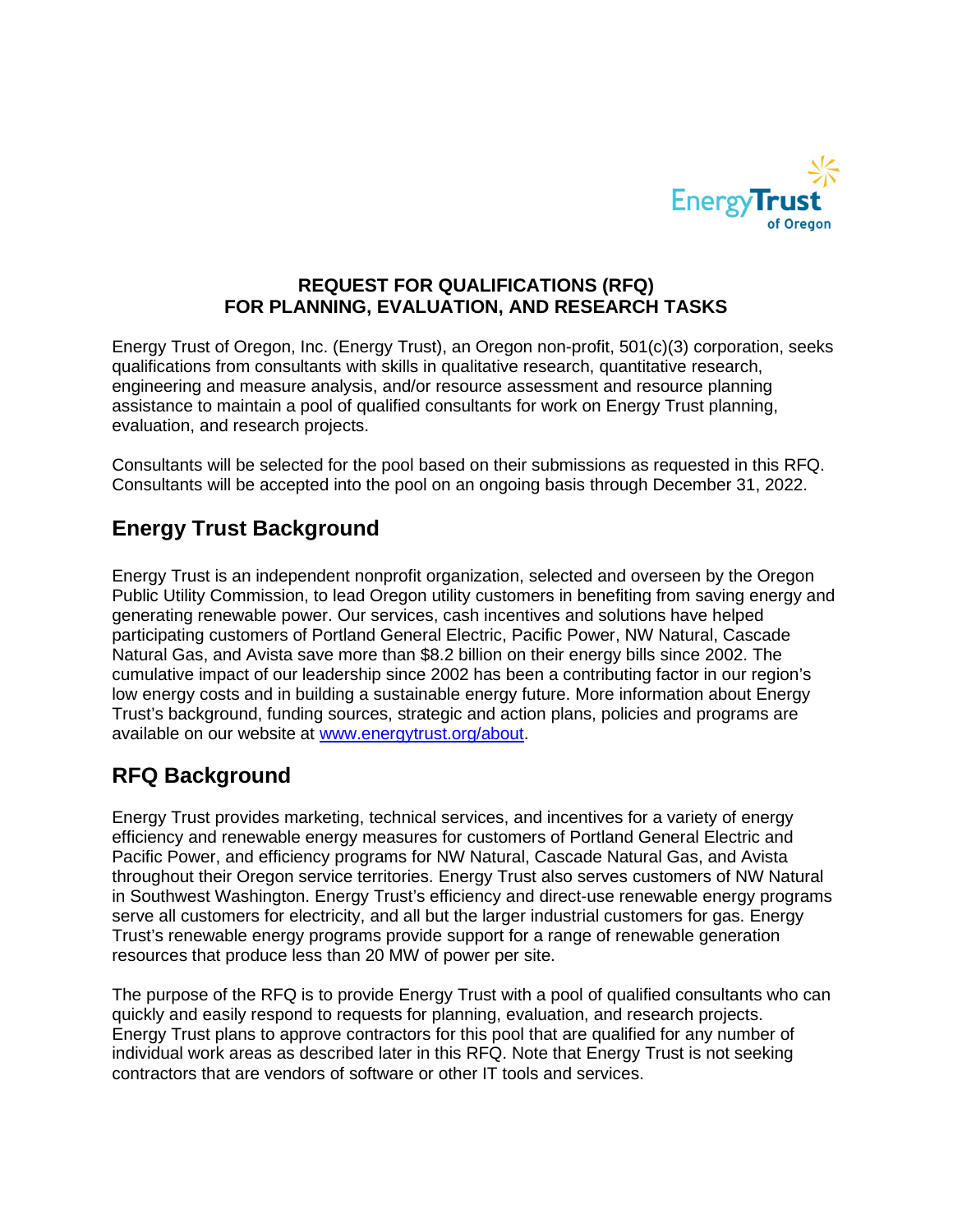While Energy Trust anticipates a distribution of assignments and funds, depending on the resources and expertise of the consultant pool, Energy Trust does not guarantee that any consultant selected for the pool through this RFQ will actually receive an assignment or funding for planning, evaluation, and research projects, which are described in more detail below.

**Evaluation and Research:** Energy Trust contracts for a wide variety of qualitative and quantitative research to inform program design and planning. Qualitative and quantitative research are also often performed as part of process and impact evaluations, which Energy Trust conducts for all of its major efficiency programs on a regular basis, and for renewable programs on an as-needed basis.

Energy Trust plans to use this RFQ to select contractors for smaller research projects (less than \$100,000 each). Several of these projects are anticipated to occur each year. Larger projects (over \$100,000) will be contracted through public requests for proposals (RFPs), RFQs, or requests for information (RFIs). In rare instances, projects will be sole-sourced based on unique firm qualifications.

**Engineering and Measure Analysis:** Energy Trust contracts for a variety of engineering and measure analysis work, often in smaller increments (\$200 up to \$50,000, but usually less than \$20,000 each). Much of this work is to provide engineering and analytical support to staff as they consider whether to approve new prescriptive energy efficiency measures as cost-effective under standard utility tests (total resource cost test and utility cost test, explained in Energy Trust's cost-effectiveness policy on the Energy Trust website, https://www.energytrust.org/wpcontent/uploads/2016/11/4.06.000.pdf).

**Resource Assessment and Resource Planning Assistance:** Energy Trust contracts for a variety of work related to operating, updating, and expanding the capabilities of its *Analytica*based Resource Assessment model that is used to estimate future energy efficiency potential, most often in conjunction with utility integrated resource planning (IRP) processes.

Energy Trust will sometimes set up umbrella task order contracts so that resource assessment and resource planning tasks can be assigned and contracted on an ongoing basis. Singlepurpose contracts may also be set up for some larger tasks. Final contracts resulting from this RFQ would be expected to have terms of no longer than two years.

## **RFQ Schedule**

Statements of qualifications are accepted on an ongoing basis through December 31, 2022. Respondent submissions will be reviewed, and respondents will be notified of acceptance into the pool within 30 days of Energy Trust's receipt of a complete submission. Energy Trust may contract with contractors accepted into the RFQ pool on or after January 1, 2021.

Respondents may submit responses regarding any or all of the work areas described below. For example, they might choose to submit qualifications only for qualitative research. Or, respondents may choose to submit qualifications for all of the work areas. Consultants accepted into the pool to be created as a result of this RFQ may also respond separately to larger Energy Trust requests for proposals or qualifications. As noted above, this pool is eligible to receive contracts for tasks and projects under the work areas described below, but no contracts are guaranteed even once accepted into the pool.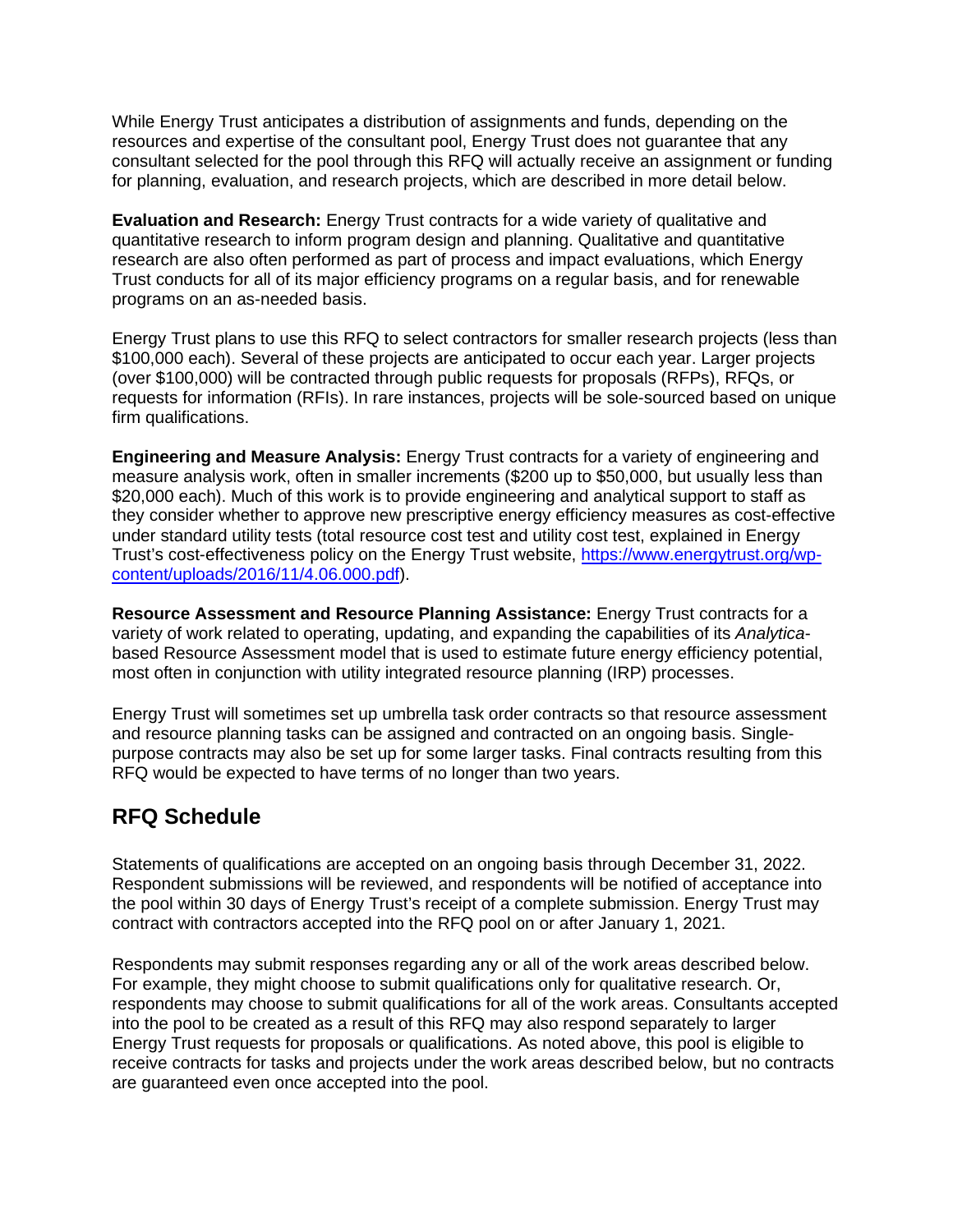Any questions may be directed to Sarah Castor, Program Manager – Evaluation & Engineering, [sarah.castor@energytrust.org](mailto:sarah.castor@energytrust.org) or 503.445.7619.

## **Description of Work Areas and Possible Contract Tasks**

Listed below are four broad work areas under which planning, evaluation, and research tasks and projects are categorized and that contractors may submit qualifications for, as well as some detail on the types of tasks that would likely be part of a project in a given work area.

### **1. Qualitative Evaluation and Research**

Perform qualitative evaluation and research, which could include tasks such as:

- Performing a literature review
- Performing process mapping, customer journey mapping and/or logic modeling
- Performing sample design
- Designing survey instruments
- Designing focus group discussion guides
- Designing interview guides
- Designing other data collection approaches e.g., ride-alongs, virtual diaries, etc.
- Fielding surveys
- Conducting focus groups
- Conducting interviews
- Performing other data collection
- Performing qualitative data analysis
- Reporting

### **2. Quantitative Evaluation and Research**

Perform quantitative evaluation and research, which could include tasks such as:

- Performing sample design
- Designing survey instruments
- Designing other data collection approaches e.g., ride-alongs, metering, etc.
- Fielding surveys
- Performing other data collection
- Performing quantitative data analysis
- Performing billing analysis
- Performing engineering review of projects
- Performing calibrated building simulation modeling
- Reporting

### **3. Engineering and Measure Analysis**

Assist Energy Trust in analyzing or reviewing analysis of cost, savings, measure life, load shapes, and applications for potential energy efficiency, which could include:

- Developing or reviewing assumptions and/or tools (e.g., Excel-based calculators)
- Comparing to established sources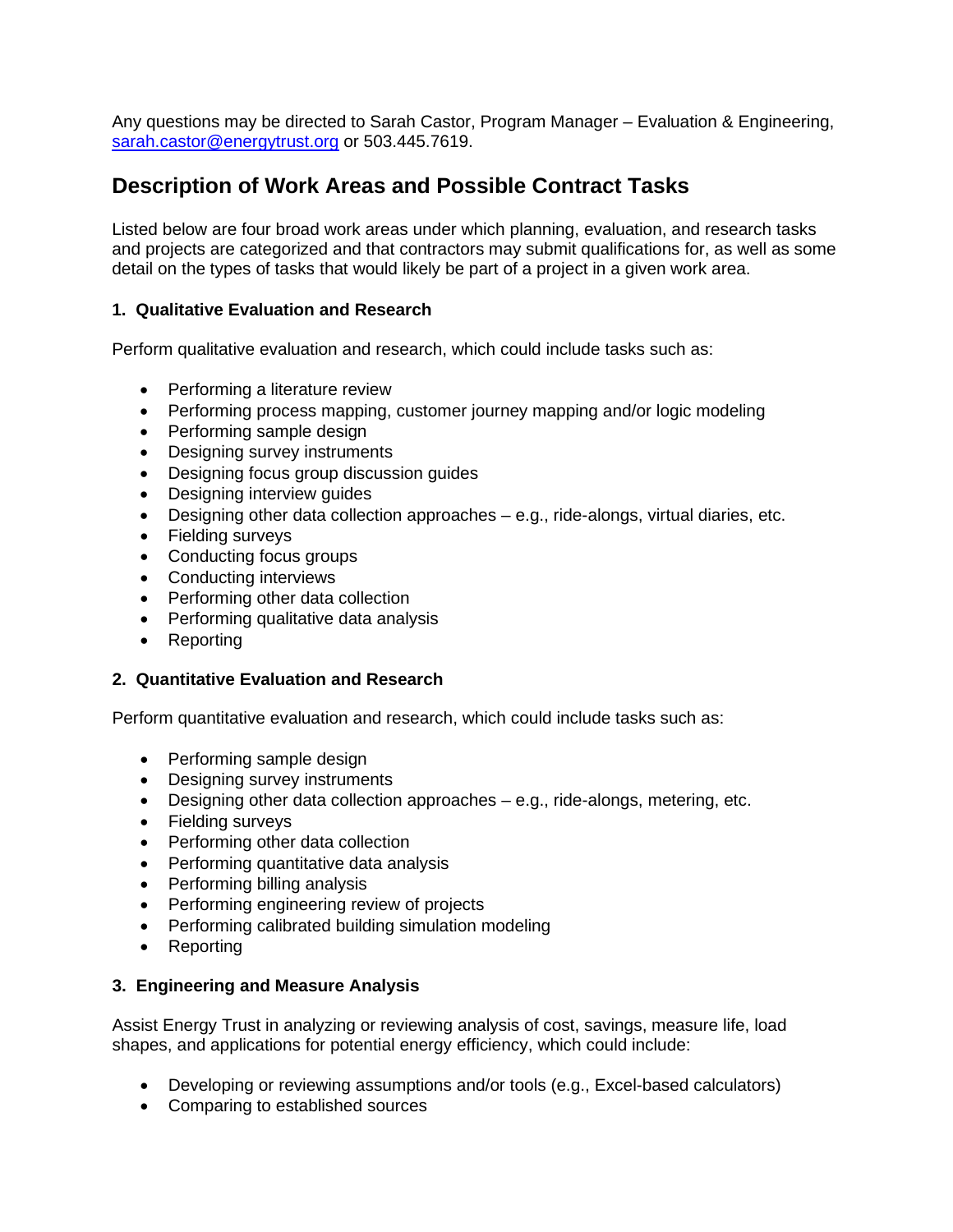- Critiquing reliability
- Negotiating with Program Management Contractor and Program Delivery Contractor measure experts to reach agreement on assumptions
- Documenting findings
- Assisting with benefit/cost calculations
- Performing building simulation modeling

#### **4. Resource Assessment and Resource Planning Assistance**

Develop, update, review, and/or revise inputs to, and findings from, various energy simulation models. Tasks could include:

- Updating and/or expanding the capabilities of Energy Trust's *Analytica*-based Resource Assessment model
- Operating Energy Trust's Resource Assessment model
- Reviewing/verifying results of energy modeling exercises
- Modeling whole home/building energy savings from different energy efficiency measures
- Developing presentations for utility integrated resource planning meetings and presenting related materials at these meetings
- Advising on the development of new energy simulation models
- Assisting with calibration of energy simulation models
- Updating measure characterizations for modeling based on updated Energy Trust data and/or other data sources
- Researching and characterizing emerging technology measures
- Providing training on analysis and modeling protocols
- Developing, updating, and refining load and/or savings profiles

Contractors also periodically assist in developing new avoided cost estimates in collaboration with Energy Trust's five funding utilities and the Oregon Public Utility Commission.

Completed work products may be posted and available to the public on Energy Trust's website (see [https://www.energytrust.org/about/reports-financials/documents/\)](https://www.energytrust.org/about/reports-financials/documents/).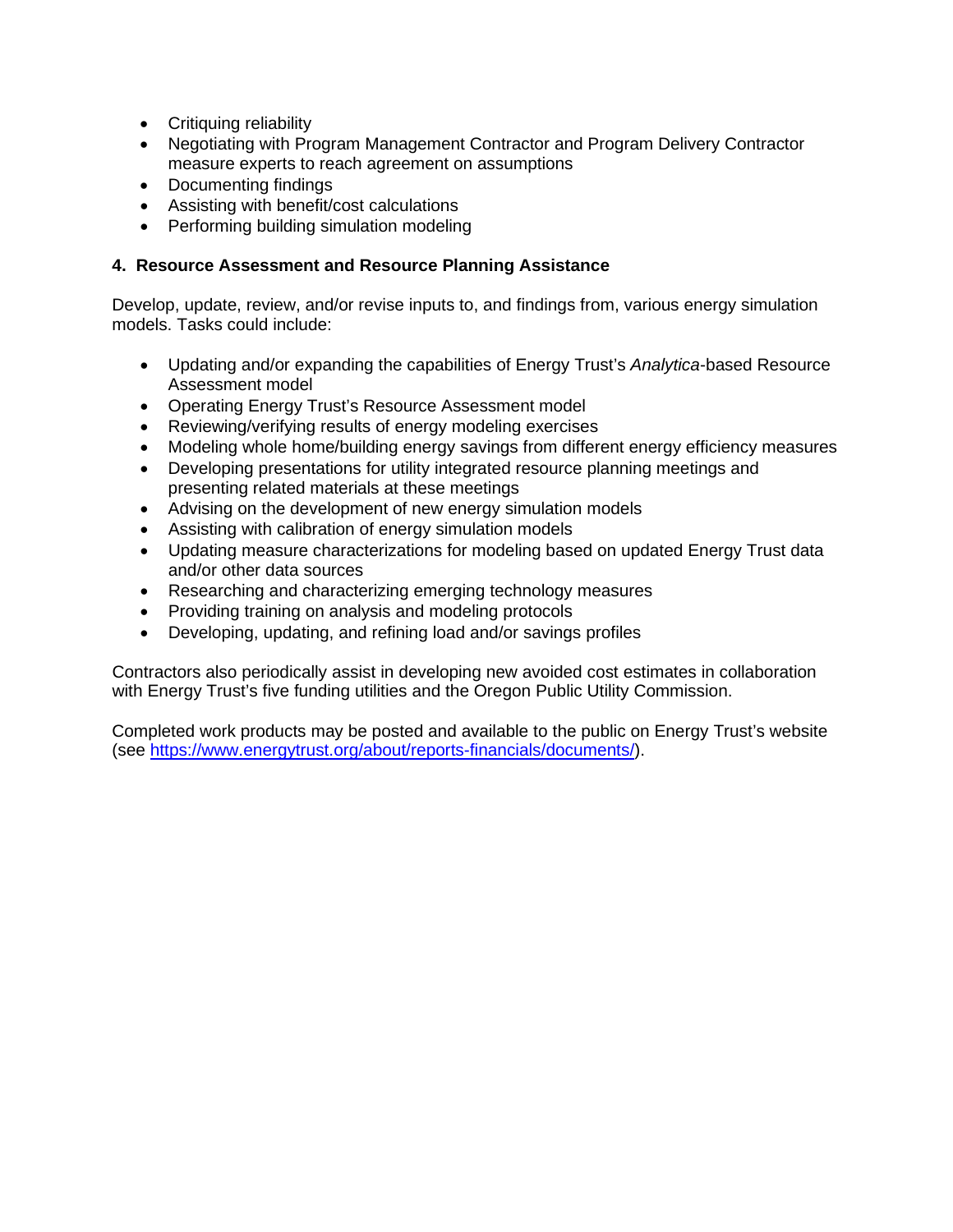## **Submission Requirements**

Responses containing the information, and in the format, required below must be submitted electronically only to Sarah Castor, Program Manager – Evaluation & Engineering, [sarah.castor@energytrust.org](mailto:sarah.castor@energytrust.org) or 503.445.7619.

## **1. Consultant qualifications and experience (up to 10 pages)**

In this section, respondents should describe their qualifications and experience, including the following information:

- Respondent's primary business, length of time in business, and location of office(s).
- Contact information for respondent staff to whom Energy Trust should send inquiries about work related to this RFQ.
- The work area(s) for which respondent seeks to be considered.
- A summary of relevant project experience for the work areas and associated tasks listed in "Description of Work Areas and Possible Contract Tasks" above, including dates and a brief description of the nature and scope of work performed.
	- o Energy Trust is interested in respondent project experience demonstrating familiarity with national/regional energy and energy efficiency industry, and/or familiarity with markets and/or customer segments served by Energy Trust.
- A link to one or more examples of reports, portions of reports, or other work product(s) produced.
- Contact information for three references regarding relevant project experience.

Respondents may submit responses regarding any or all of the work areas described in "Description of Work Areas and Possible Contract Tasks" above. For example, they might choose to only submit qualifications for qualitative research. Or, they can choose to submit qualifications for all of the work areas.

## **2. Diversity, equity, and inclusion (DEI) qualifications and experience (up to 8 pages)**

Energy Trust seeks to contract with organizations that share its commitment to building a diverse, equitable, and inclusive workplace and business environment and that apply a diversity and equity perspective to their work in planning, evaluation, and research as outlined in this RFQ. Respondents must provide responses to each of the questions in Appendix A, and respondents may provide other relevant information describing DEI qualifications and experience.

## **3. Information on staffing and rates (up to 25 pages)**

In this section, respondents should include the following information:

- A list of key staff that would be assigned to the types of contract scopes and tasks described in #1, above.
- Resumes, including relevant licenses, certifications, and training, as well as relevant experience, for key staff.
- Proposed rates and pricing for all of the work areas for which you are submitting a response. Energy Trust is interested in fully loaded hourly time and materials pricing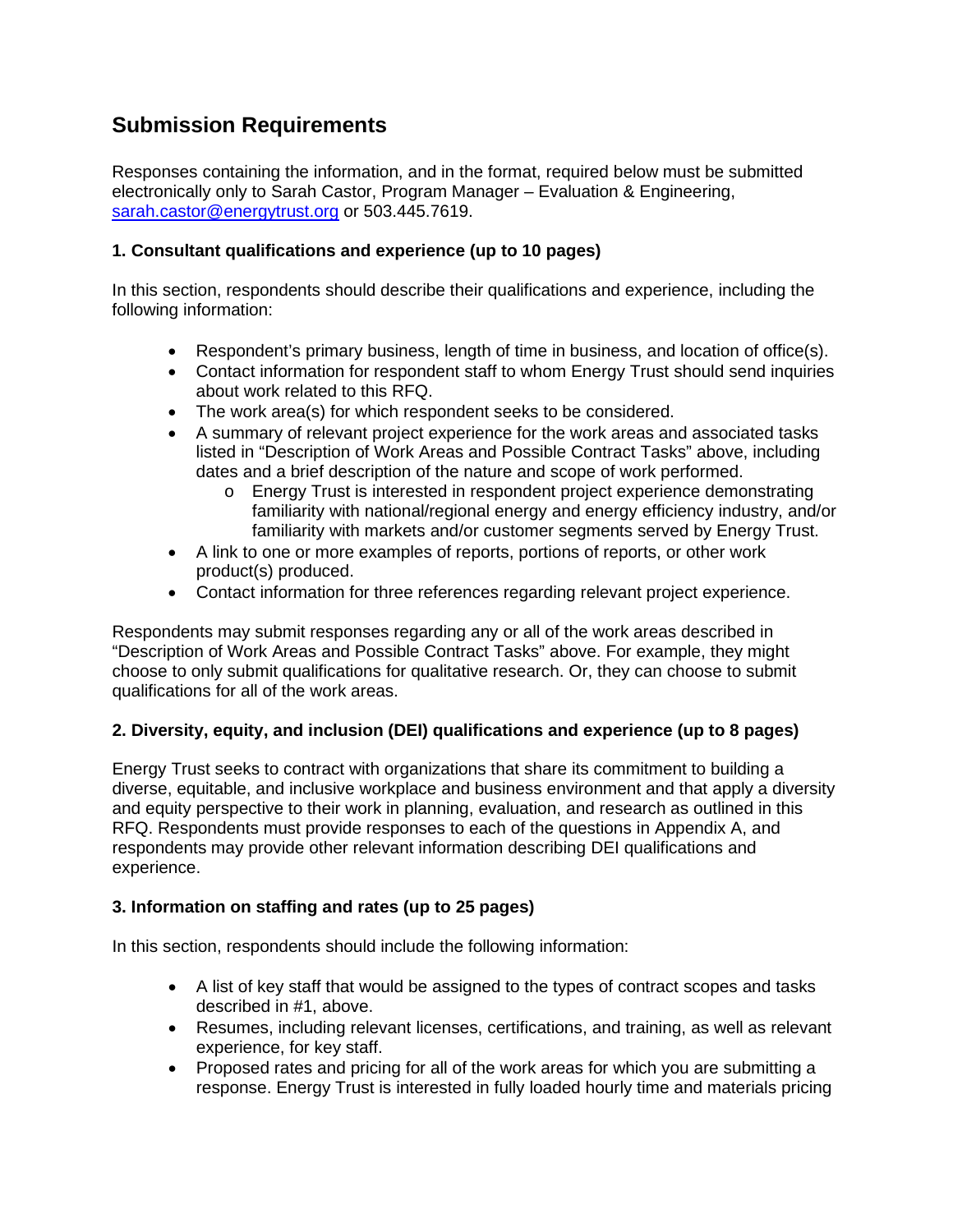for key staff members as well as alternative price structures. Please include proposed rates for work that would be performed in 2021 and 2022.

## **4. Conflict of interest disclosure (up to 1 page)**

In this section, respondents should disclose any direct or indirect, actual or potential conflicts of interest with Energy Trust.

A "direct or indirect conflict" is defined as any situation in which an individual or member of their family or close business or personal acquaintance, is employed by Energy Trust or the Oregon Public Utility Commission, or may be reasonably construed to have a direct or indirect personal or financial interest in any business affairs of Energy Trust, whether because of a proposed contract or transaction to which Energy Trust may be a party or may be interested or is under consideration, or whether such conflict is purely conceptual, because of similarity of business interests or affairs. If no such conflict exists, provide an explicit statement to that effect. The determination of whether a conflict of interest exists is left to Energy Trust at its sole discretion.

## **Selection of Consultants for Planning, Evaluation, and Research Projects**

The typical process for selecting consultants for a specific planning, evaluation, and research project is described below.

Energy Trust provides a statement of work to a consultant (or a handful of consultants) accepted into the RFQ pool, and asks the consultant or consultants for a bid, which includes:

- A budget detailing the number of hours, proposed staff (including any subcontractors), rates, and any other costs
- A short summary of qualifications to do the work described in the statement of work, proposed approach, and a rough timeline

In selecting a consultant (or a handful of consultants) to provide a bid for a statement of work, Energy Trust considers the following criteria:

- Qualifications of proposed staff
- Qualifications of firm
- Diversity, equity, and inclusion qualifications

In selecting a consultant to perform the work, Energy Trust considers the criteria above, as well as the following criteria:

- Quality of the short summary of qualifications to do the work described in the statement of work, proposed approach, and a rough timeline
- Budget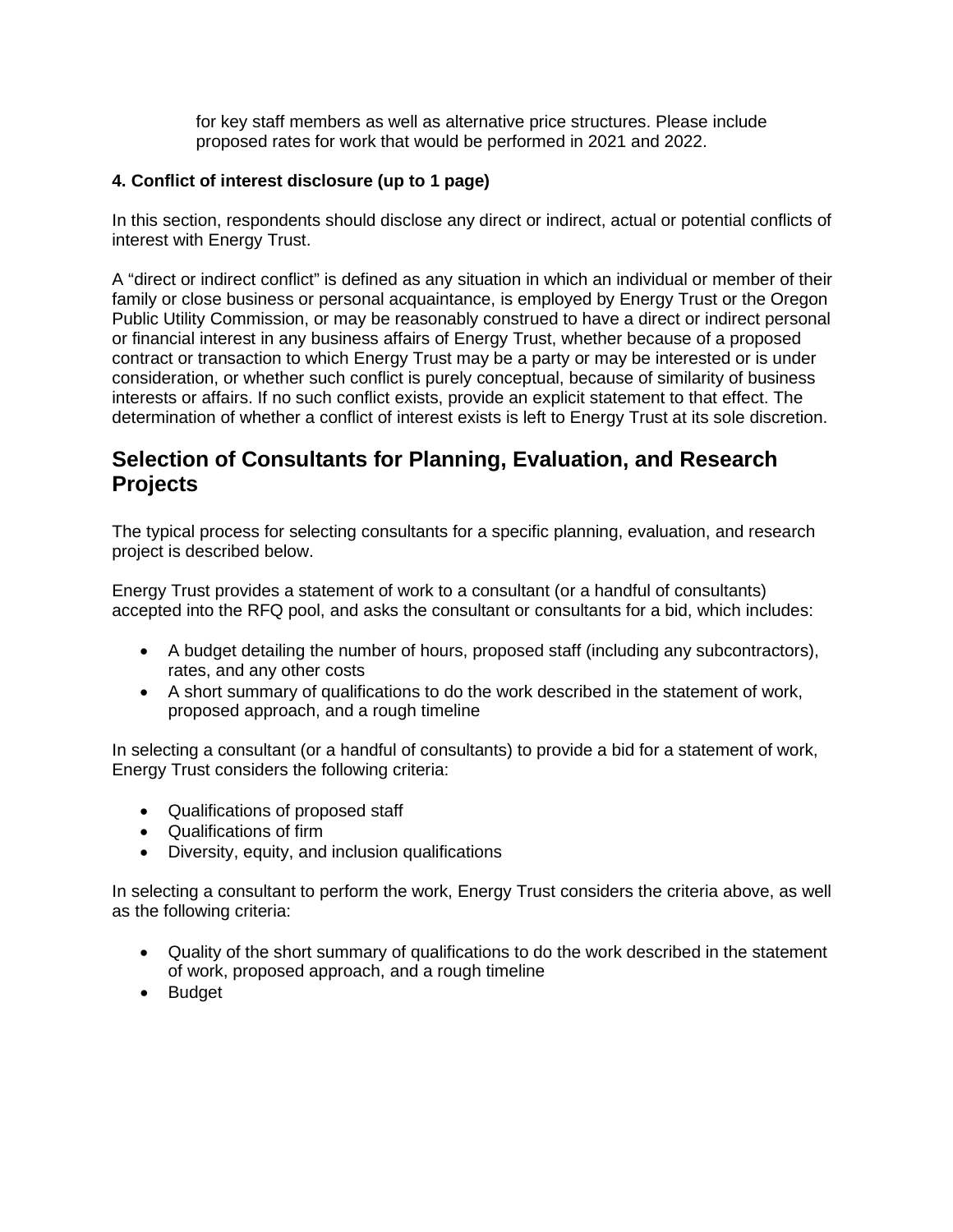## **RFQ Governing Provisions**

By submitting a response to this RFQ, respondent represents that it is authorized to submit a response and explicitly agrees and accepts the following provisions of this RFQ and all other terms and conditions set forth in this RFQ.

### **Right to Accept or Reject**

This RFQ is not an agreement to purchase goods or services. Energy Trust is not bound to enter into a contract for goods or services with any qualified respondent. Energy Trust reserves the right to modify the terms of this RFQ at any time in its sole discretion. This includes the right to cancel this RFQ at any time. Energy Trust reserves the right to waive any nonconformity in submissions received, to accept or reject any or all of the items in the submission, and award any ultimate contract in whole or in part as it is deemed in Energy Trust's best interest.

### **Ownership of Responses**

All materials submitted in response to this RFQ shall become the property of Energy Trust and will not be returned to the respondent.

#### **Confidentiality**

Respondents shall clearly identify those proprietary portions of their responses that they do not want revealed to third parties and label such portions as "Confidential Information." Except as required under Energy Trust policy, law or for regulatory purposes Energy Trust will maintain confidentiality of such information. Energy Trust may publish or otherwise share the list of consultants placed in the pool as a result of this RFQ, along with contact information for such consultants.

### **Respondent Expenses**

Respondents are solely responsible for their own expenses in preparing a response and for any subsequent negotiations. Energy Trust will not be liable to any Respondent for any claims, whether for costs or damages incurred by the respondent in preparing the response, loss of anticipated profit in connection with any final contract or any other matter whatsoever.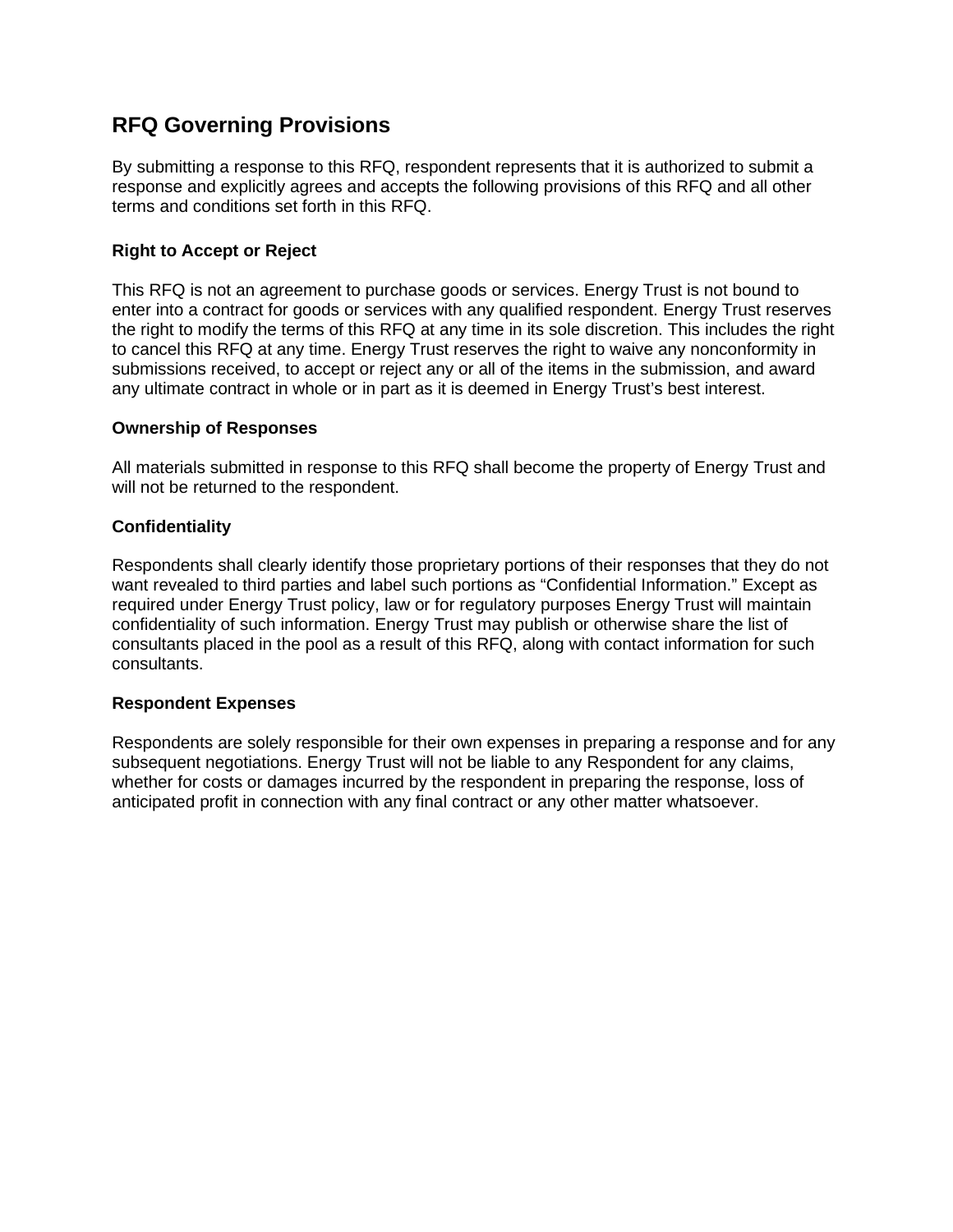## **Appendix A. Diversity, equity, and inclusion qualifications and experience**

## **DEI ownership, hiring practices, and policies**

- 1. Indicate if respondent's firm is certified with Business Oregon's Certification Office for Business Inclusion and Diversity (COBID) as one or more of the following: Emerging Small Business, Minority Business Enterprise, Women Business Enterprise, Service Disabled Veteran, Disadvantaged Business Enterprise.
- 2. Is respondent's firm required to submit equal opportunity employment (EEO) reports? (For companies of 100 staff members or more, the Equal Employment Opportunity Commission requires regular filings of form EEO-1 to report on company demographics.)
	- a. If so, provide a copy of respondent's most recent EEO-1 report.
	- b. If not, please provide a summary of staff from respondent's firm who would likely be performing work on tasks and projects resulting from this RFQ, using a table format and employment data categories aligning with EEO-1 reporting – see [this](https://www.eeoc.gov/sites/default/files/migrated_files/employers/eeo1survey/eeo1-2-2.pdf)  [sample form,](https://www.eeoc.gov/sites/default/files/migrated_files/employers/eeo1survey/eeo1-2-2.pdf) specifically, the table in section D.
- 3. Provide specific examples of activities, projects, or plans worked on or developed during the last 36 months that demonstrate how respondent promoted DEI within respondent's company in the areas of (1) recruitment, hiring, retention and promotion and (2) training and professional development, and (3) respondent's company operations and strategy.
- 4. Provide information regarding other state or federal certifications, awards or recognition for respondent's organizational policies and practices relating to DEI.

### **DEI planning, evaluation, and research experience**

- 5. Provide specific examples of how respondent has collected, analyzed, and reported disaggregated firmographic data to baseline, benchmark and/or track participation of small- to medium-sized, rural, and/or minority- and woman-owned non-residential customers.
- 6. Provide specific examples of how respondent has collected, analyzed, and reported disaggregated demographic data to baseline, benchmark, and/or track participation of low- and moderate-income, rural, and/or minority residential customers.
- 7. Provide specific examples of how respondent has ensured cultural competence<sup>[1](#page-7-0)</sup> in research or work and/or performed community-based research or work.

### **Experience in subcontracting with diverse firms and associations**

- 8. Does respondent have an existing supplier diversity program?
	- a. If so, describe efforts respondent has made to increase business with woman-, minority-, and service disabled veteran-owned businesses (i.e., does

<span id="page-7-0"></span><sup>1</sup> The American Evaluation Association's [Public Statement on Cultural Competence in Evaluation](https://www.eval.org/About/Competencies-Standards/Cutural-Competence-Statement) provides a detailed explanation of cultural competence in evaluation. While this statement is focused on evaluation, Energy Trust believes the practices outlined in the statement are applicable to the planning, evaluation, and research tasks described in this RFQ.